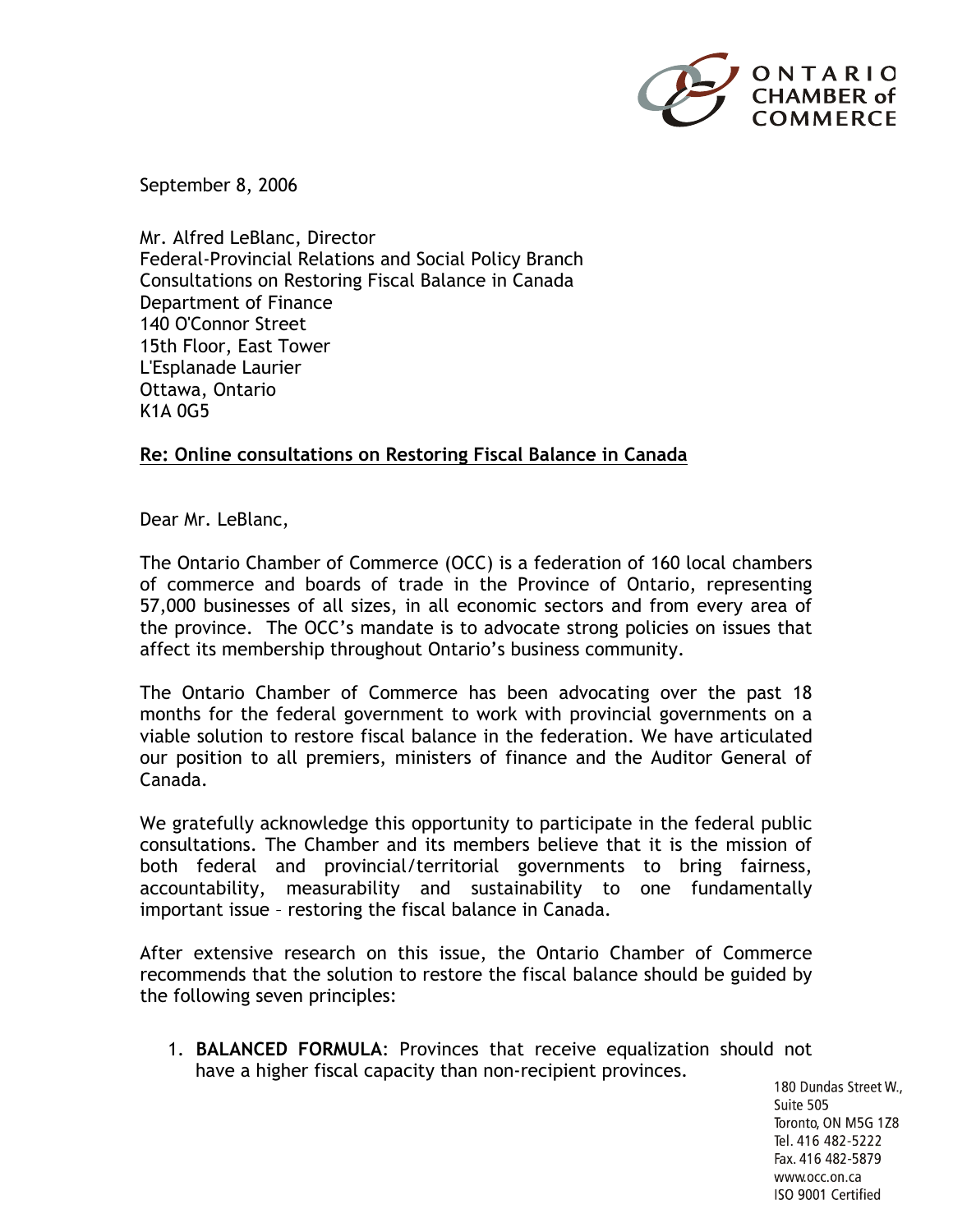- 2. **SYSTEM FAIRNESS**: Provinces that benefit from equalization should not have higher per capita program expenditures than the average of contributing provinces. The program should ensure a fiscal capacity to deliver reasonably comparable levels of services at reasonably comparable levels of taxation.
- 3. **SUSTAINABLE GROWTH RATES**: Equalization growth rate should not be higher than the average real economic growth rate.
- 4. **COMPARABLE ALLOCATIONS**: Discretionary transfers from the federal government should be allocated on a per capita basis.
- 5. **FINANCING SOLUTIONS**: All alternative financing solutions including Tax policy initiatives should be employed.
- 6. **POWER AUTHORITY**: Clearly define areas of Federal & Provincial jurisdiction. Provinces should commit to spending equalization funds/transfers on a reasonable level of public services.
- 7. **PROGRAM EVALUATION**: As the largest wealth transfer in the world, measurement standards to determine outcomes must be put in place. A review by the Auditor General every five to six years may be appropriate.

*Balanced formula*: The federal transfer system, including equalization, is not balanced and equitable across provinces in Canada. Evidence shows that some receiving provinces have currently greater spending capacity than contributing provinces. "Have-provinces", such as Ontario, currently receive less dollarsper-capita in the Canada Health and Social Transfers, less in transfers for infrastructure development, and less in labour development programs than so called "have-not" jurisdictions.

*System fairness:* The system is tremendously unfair. Canada's transfer system is the largest in the world. Unfortunately, for Canadian taxpayers the system is neither measured in terms of its possible impacts on contributing provinces, nor assessed on whether it has produced tangible benefits for the receiving jurisdictions. Our membership believes the Canadian taxpayer must have assurances that they are receiving value for their money; however, there is evidence to suggest that such value is more perceived than real.

*Sustainable growth rates:* The system is not sustainable. The legislated growth rates for the equalization and transfer programs cannot and should not exceed the economic performance of contributing provinces. To do it otherwise erodes the economic base of the so-called "have-provinces", as the government is committed to increase the amount of annual public spending on these programs with no reference to where the money will come from.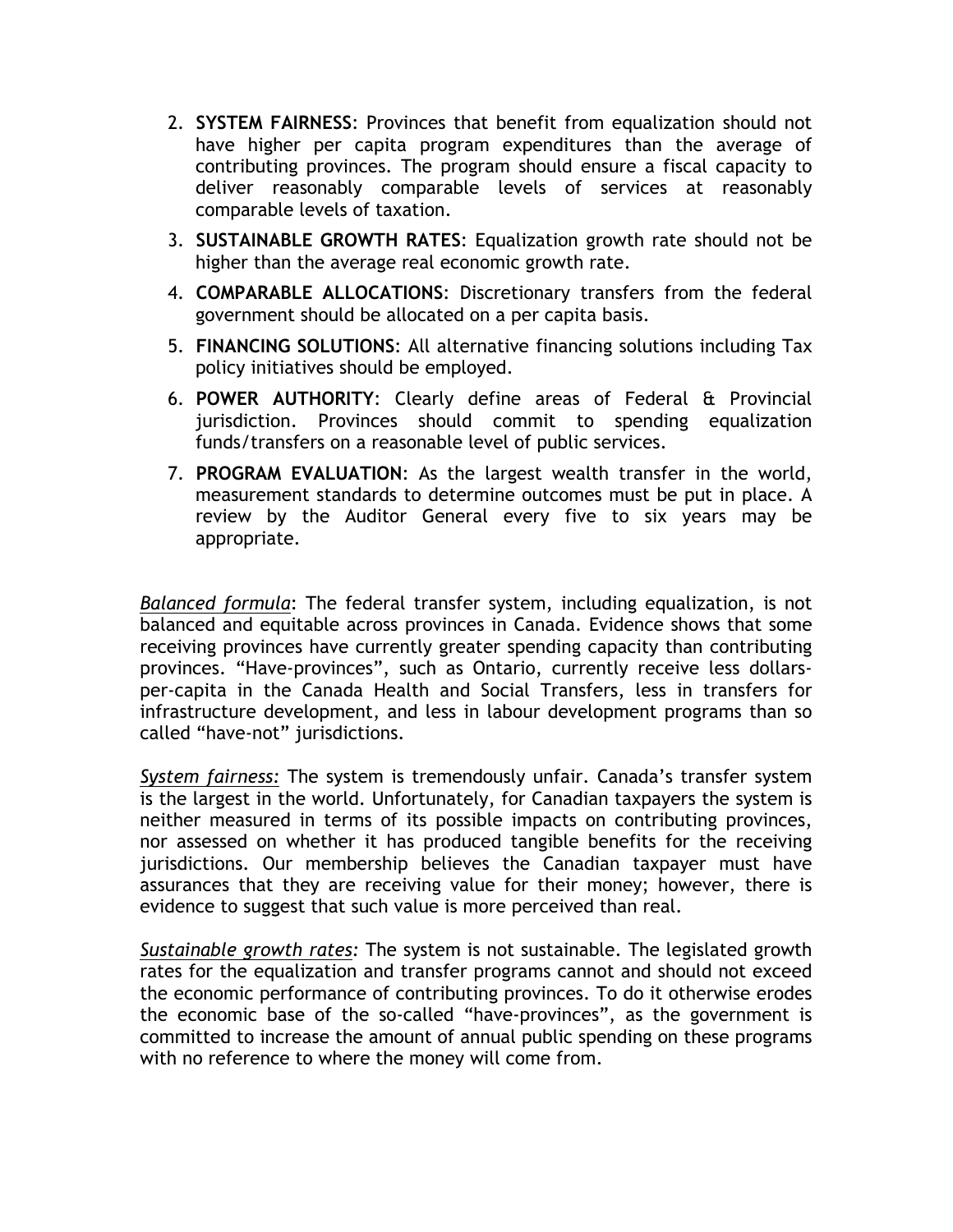*Comparable allocations:* The current system is flawed because funding is not distributed on a per-capita basis. Canadians in "receiving" provinces are not any different from those in "contributing" provinces. Nevertheless, "have-not" jurisdictions receive larger discretionary transfers from the federal government, resulting in higher per capita program spending compared to the "have" provinces.

*Financing solutions:* The current system of transfer/equalization arrangements has not taken advantage of the wide range of financing solutions available today for sound public finance policy. The current formula is based on an outdated standard and does not account for alternative financing solutions, including any tax policy initiatives.

*Power authority:* Increasingly, both provincial and federal governments operate in areas of each other's jurisdiction, and engage in overlapping programs that result in large inefficiencies. A more clearly defined structure of funding delivery of public services is required.

*Program evaluation:* Federal transfers have neither been audited nor evaluated in order to examine whether government activities are being managed with due regard for economy, efficiency, and environmental impact, nor are there measures in place to determine their effectiveness and performance.

As noted, the OCC has conducted an extensive analysis on the issue of the fiscal imbalance, resulting in our most recent publication, "*Fairness in Confederation: A roadmap to recovery*" (enclosed).

This report outlines the OCC key recommendations to the government on restoring fiscal balance by:

- § **Increase system accountability and transparency**
- § **Put in place a new system to measure program comparability across provinces**
- § **Include tax policy initiatives in the solution**
- § **Undertake a performance audit by the Canadian Auditor General on the equalization program; and,**
- § **Refrain from the practice of equalizing regions through nonequalization programs like employment insurance or other forms of regional subsidies.**

We urge the government to give thorough consideration to developing measurable benchmarks for a reasonable level of public spending in all provinces and territories. We note with interest that the federal government is developing measurement benchmarks to establish a national wait-time guarantee for the public health care system.